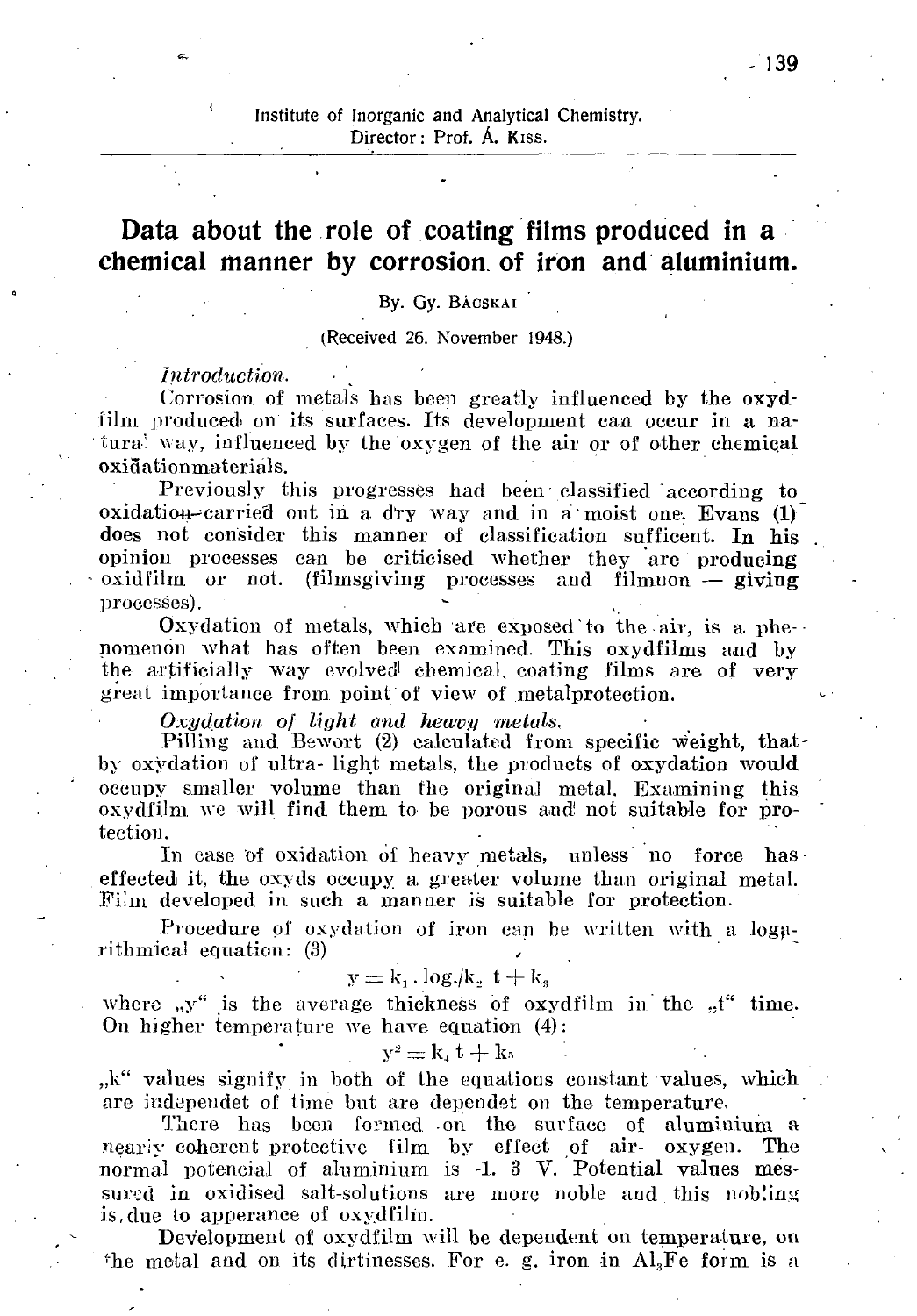very common dirtiness of aluminium and its presence is disturbing the evolution of oxydfilm. Not only iron but also dirtinesses of Cu, Si, Zn can occur, whose role becomes clearer and clearer.

On a single, with oxydfilm not coherent covered surface. a more intensitive activity of localements can be observed, according to the positions of different potencials.

When the surface of undirty fim is examined, it is a question, how can be explained the appearance of localelements respectively their activity. The opinions referring to this are very different. In any case it can be estabilished that on surface of such metal appearance of localcurrent is to be observed and this is strictly connected with evolution of oxydfilm, respectively with its presence.

Oxydfilm produced by air shows only a little influence of coating against corroding solutions. This can be explained above all with insignificant thickness of oxydfilm. When the plate is heated and its corrosion determined, we have experienced that coating influence will increase and the lamina will be more resistent against corrosion. Similar phenomenon can be observed on plate pretreated by chemical oxidation and in presence of inhibifors of the solutions. In the first mentioned case metal underwent



passivity. According to Faraday (5) under passivating of metals there is to be understood the development of un oxydfilm or of a similar coating film. Müller (6) distinguishes two fasis by evolution of oxydfilm: 1. The coatingsheet covers the metalsurface (surface eoating law). 2. The film reaches in depth (depth coating law).

When in a solution of an electrolyte plating for catode and the metal to be examined for anode are immersed, and they are conducted into the current, then currentforce will decrease (notwithstanding the fact, that straining between the pair of electrodes is constant) when on the surface of the anode coatingsheet is evolving, metal undergoes passivity and after it the currentdensity. will be constant.

$$
t_p = B [i_0/(F_0 - F)]^{-n}
$$

where  $t_p$  is temperature of passivity,  $i_a$  density of current, B and n are constant dependet on the electrolyte.  $F_0$ - F are uncovered surfaces. In base of this connection we succeded in to determining the surface left uncovered from the coatingsheet, namely the "free surface". Machu (7) employed this evaluating method with very good results by the organic coating-sheets.

It was an important event for oxydfilmexamination when Evans (8) seperated the oxydpellicle by means of Electron mic-

140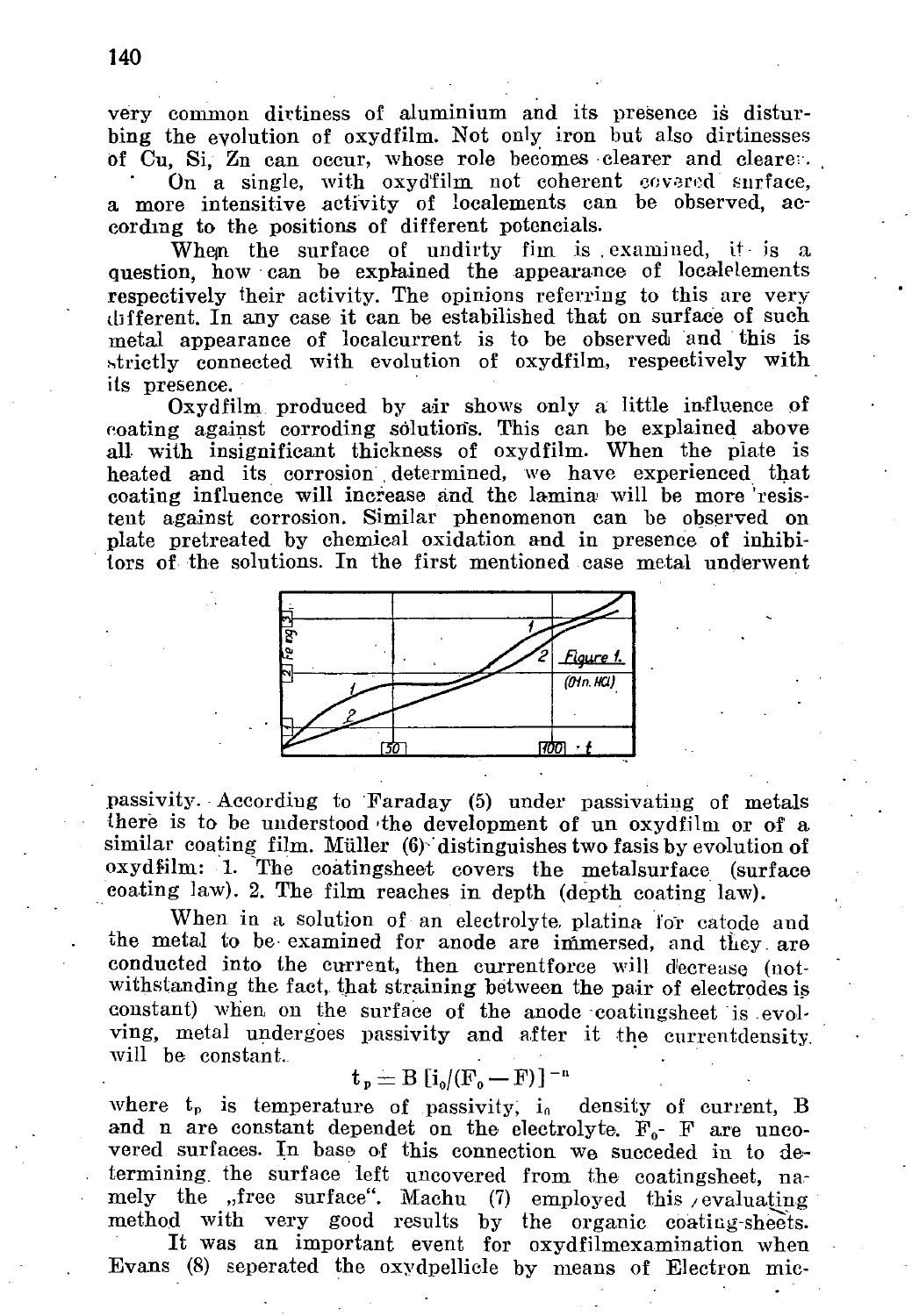roscope  $(9)$ . These investigations have justified the purposes of Müller. The fact has been proved that after evolution of an initial coatingfilm comes, in case of futher oxidation, an increase of coatingfilm. Further investigations will give an account of structure and position of this films.

## *Experimental method.*

Subject of our examinations was the role of oxydfilms produced in chemical ways, by corrosion oí iron and aluminium. These films have been developed by pretreating on the surface of the plate, then it came expositure of the plates to saltsolutions of different concentration and the value of corrosión was determined from the quantity of evolved gas. The apparatus used by our experiments was that used and described by Palmaer (10) where we made a slight change by means of insertion of a manometer next to the biiretta for reading in order to be able to control the identity of inside and Outside tensions in the moment of reading. (Design of the apparatus is not given for lack of place. I refer to Palmacrs book (10).



The aluminium  $mg = gr$  got into the solution was evaluated and this value Was divisioned with temperature.

> dv  $A_1$  mg./min  $= K - 1$  (c)  $=$   $\frac{1}{2}$   $=$   $\frac{1}{2}$  and from the equation

> > $\frac{1}{\sqrt{2}}$ ,  $\frac{1}{\sqrt{2}}$

 $\frac{100 \text{ L}}{200 \text{ A}} = \frac{11101}{200 \text{ A}} = \frac{1}{200 \text{ A}} = \frac{1}{200 \text{ A}} = \frac{1}{200 \text{ A}} = \frac{1}{200 \text{ A}} = \frac{1}{200 \text{ A}} = \frac{1}{200 \text{ A}} = \frac{1}{200 \text{ A}} = \frac{1}{200 \text{ A}} = \frac{1}{200 \text{ A}} = \frac{1}{200 \text{ A}} = \frac{1}{200 \text{ A}} = \frac{1}{200 \text{ A}} = \frac{1}{200 \text{ A}}$ where b' is the reading state of barometer, E is the correction of the barometer, e is the steamtension, dv volumechanging of the solution,  $d_1$  is the  $-1$ ference of temperature.

On the ordinate axe of a coordinate system were showed the  $K$  values, and on the abscissa the "t".

#### *Pretreating of iron plates.*

The suitable polished and greasless iron plates were pretreated in the following manners:

1. Plate without pretreating.

2. 4 hours bathing in a solution containing  $5$  gr of KMnO<sub>4</sub> pro litre. Temperature of the bath is 50 C°. then washed and dried.

3. A similar procedure, but temperature of bath is 100 G°.

4. Plates were kept cool in nitric acid of 1-4 sp. gr. 3 hours long, after they were washed and dried.

5. Plates vvere 6 hours boiled in such a solution containing 20 gr of  $K<sub>2</sub>Cr<sub>2</sub>O<sub>7</sub>$  pro 1. The solution was made acidulous with 20 ccm of nitric acid of 1-4 sp. gr. Having taken it from the solution it was washed with destilled water and dried.

Dirtinesses of used iron plate are given as follows:

 $C = 0.12\%,$  Si = 0.21%, Mn = 0.40%, P = 0.014%, S = 0.028%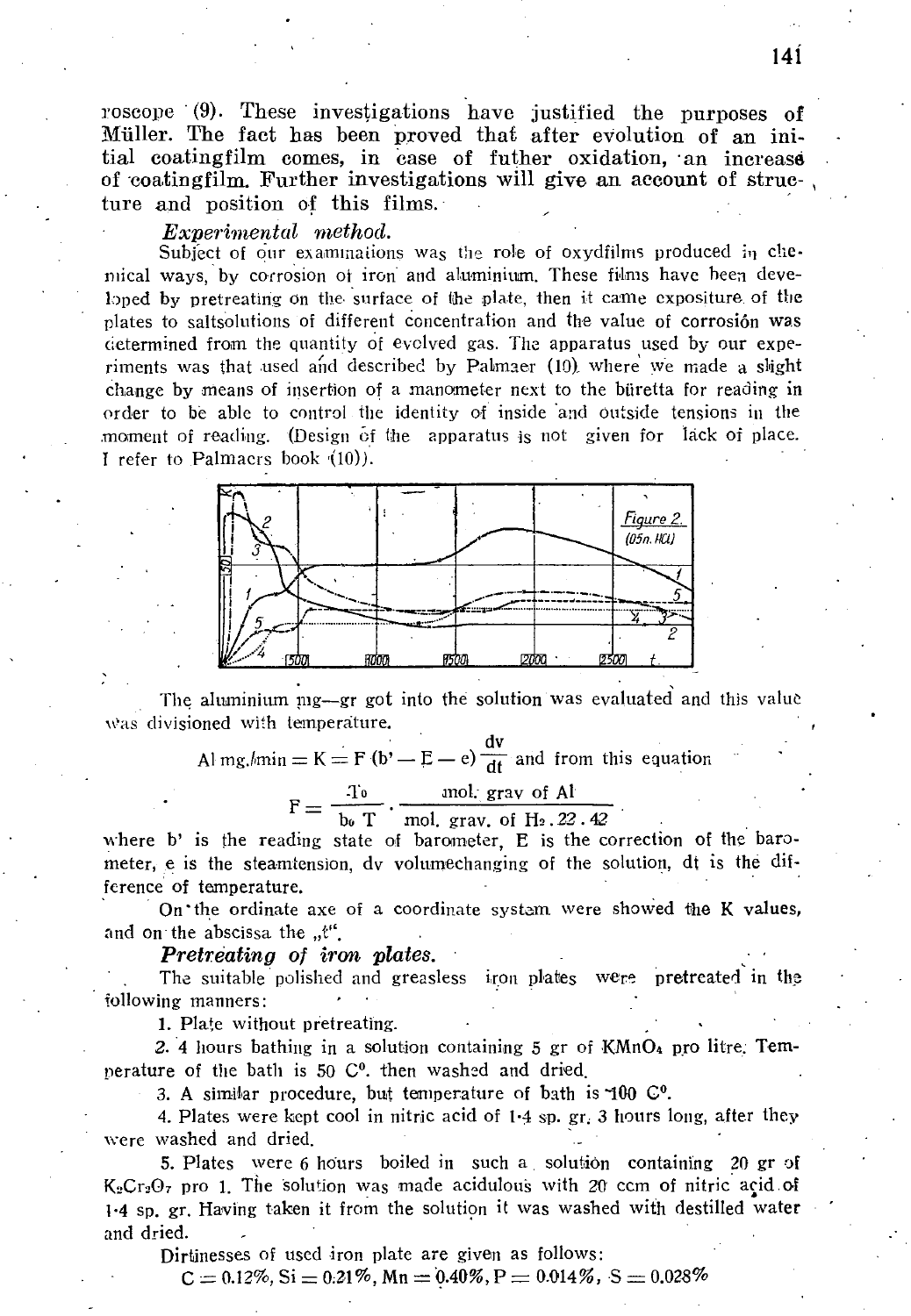# *Corrosion of iron plates.*

• Fig. 1. shows corrosion of plates taken previously in hydrogen (curve 1.) respectively for 48 hours in oxygenathmosphere (curve 2.) Corrosion was determined in a different manner as before. Plates were immersed in 500 ccm 0.1 N hydloclorid acid and stirred with 120 turning pro minute. In every 15 minutes they were taken out 10 ccm of the solution and iron was determined by means of KSCN, after oxidation with  $KClO<sub>a</sub>$  by colorimetric way. The two curves show clearly the difference between corrosion of the two plates. The frist curve (iron kept in oxygen atmosphere) shows uniform rise, but the second curve shows higher values than the frist one and is waving. It is interesting, that after a certain .time meeting of the two curvers may be expected and then no differences can be observed between the corrosion of the two plates. Consequently oxydfilm has an initial coating influence which continues only to a certain limit and after it corrodes similarly to the plate non coated with oxydfilm. So in this case the coatinginfluence of a very thin oxydfilm can be observed.



. Curv 1. of figure 2. shows corrosion of iron plate without pretreating. After initial rise the curve goes horizontal and after a little increase decreases gradually.

Curve 2. and! 3. give corrosion of plates treated . with  $KMnO<sub>4</sub>$ . They are remarkably different from the other curves. The reaction-velocity increases continuously in the initial minute, after, a maximum shows a considerable decreasing value. Between the in two manners treated plates was not found an important difference. Microscopic examinaton of the lamella shows a very interesting picture. Very deep holes, relatively dense side by side, were observable on its surface after the corrosion. Explanation of this phnomenon is given as follows: by boiling with  $KMnO<sub>4</sub>$  a coatingfilm will be evolved of relatively great porosity and little crystals of KMnO<sub>4</sub> will retrench in the pors. By influence of the corroding acid this little crystals will get loosen from the pors and will let free-surface for attack. Between the free surface and coatingfilm a difference of potentials will be formed. Attack will start on these points and iron will go in solution. This undergoing in solution is catalized by  $KMnO<sub>4</sub>$  as long as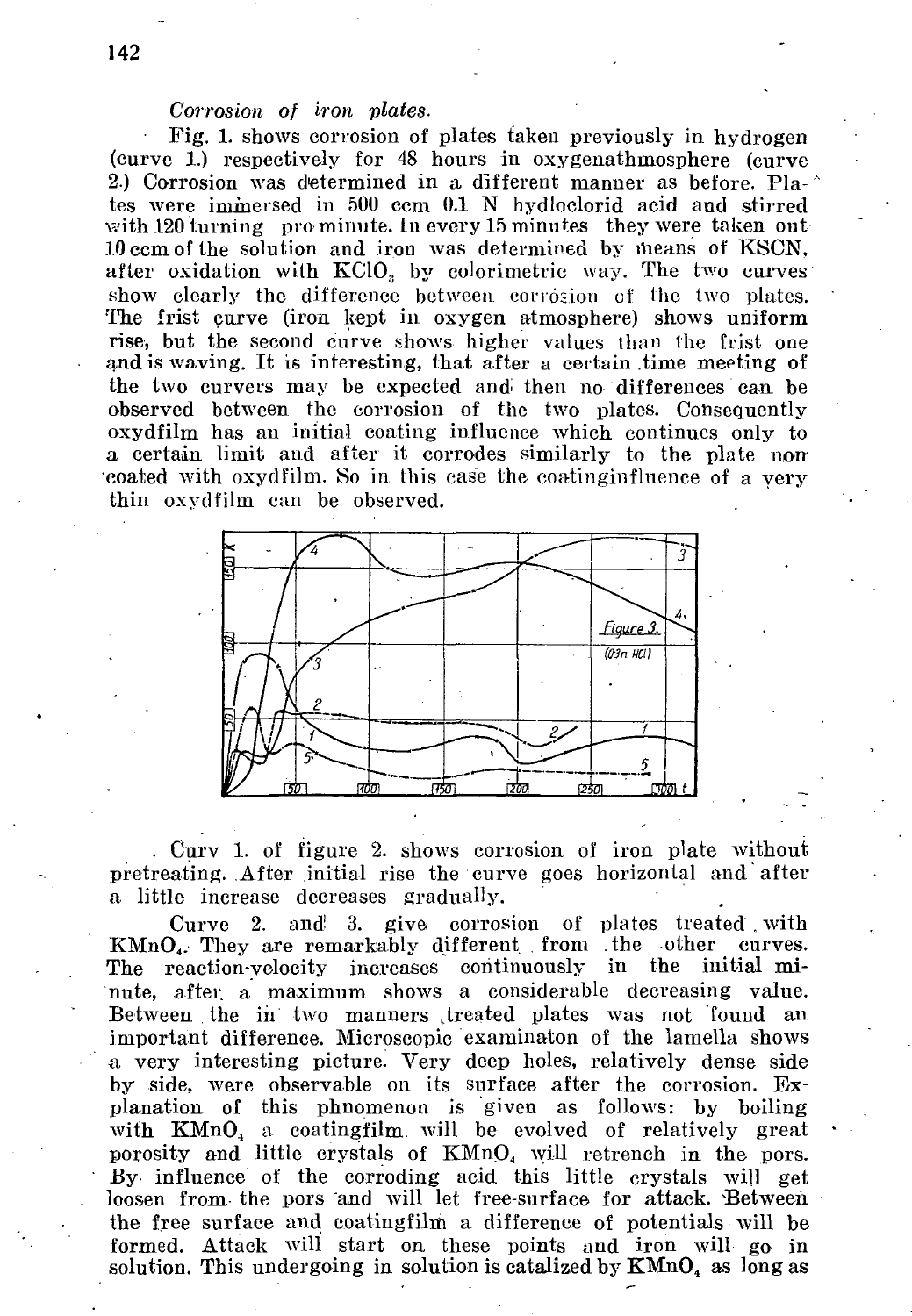it is not perfectly transformed, then it decreases the velocity, of reaction.

Curve 4. shows corrosion of plate treated with nitric acid. After a respectively - short initial increase the velocity of reaction will be constant and will go nearly horizontal, showing an insignificant decrease. The microscopic picture of the iron surface shows a uniform corrosion after .having corroded. Greater holes, diffeient from the others will not be found, this picture is striking to the previously mentioned.

Curve 5. is the plate treated with  $K_2Cr_2O_7$  with similar but relative]y greater value than the preliminary are. This gives also uniforme corrosion but the surface is deeper especially on the edges.

#### *Pretreating of aluminium plates.*

Aluminium plates were pretreated in the follovying manners:

1. Plate without preireating.

2. Z. H. Rikagau Kenlyusho S. Miyata method. Its assence is, that by using sodium it forms on the surface a layer of  $Al(OH)_{a}$ , and it is changing into  $Al_2O_3$  by sudden heating. It is washed with destilled water then dried.

3. Jirotka's method. The plate is to be put in thin HNOs for 30 minutes (which is 24%, differing from the description) in the presence of  $9.5\%$  Cr( $SO<sub>4</sub>$ ). . 4. The plate is treated with MBV method, ft was kepi 15 minutes in a bath containing 50 gr. sodium free irom water and 15 gr. of  $K_2CrO_1$ . Temperature of the solution is 90  $C<sup>0</sup>$  and time of immersion is 15 minutes. After having it washed and dried the plate was bathed in such a solution, which contains

4 .gr KMnO<sub>4</sub> pro litre. Washing with destilled water then drying.

5. Plate is treated in the same manner as before, but after the first drying the bathing in  $KMnO<sub>4</sub>$  solution was left out.

Corrosion of **aluminium** has been examined on following combined plates  $Al = 99.5\%, Si, Zn, Cu = 0.5\%, Zn, Cu = 0.05\%$ .

## *Corrosion of aluminium^ plates.*

Fig. 3. shows the corrosion of plates prepared in different ways. Curve 1, is an aluminium plate without coating, after a relatively quick rise the value of the corrosion decreases. The microscopical picture of the plate shows more or less an uniform corrosion. The corners were more strongly damaged than the middle parts. In the curve No 2. after the initial rise (which ensuas through two maximum) the reaction speed is even. The microscopical picture of the plate shows an even corrosion. Plates treated in this manner (Miyata) are well protected against diluted acids. Curve No 3. shows a plate treated with Jirotka' s method. Here causes  $HNO<sub>a</sub>$  at the preparation an initial corrosion, on the surface there could be observed a primitive formation of  $Cr<sub>2</sub>O<sub>3</sub>$ . The layer thus formed is very thin and it is not even. For a short while it resists the effect of the corroding acid, then the reactionspeed shows a strongly rising value. The plate shows rather a strong, but relatively an even corrosion. The difference between the curves 4. and 5. is considerable. The miscriscopical examination of. the curve 5. before the corrosion showed the formation of an even layer. This layer consists of a mixture of Al.O<sub>3</sub> and  $Cr_2O_3$ .  $Cr_2O_3$  fills the gaps which are not covered by  $Al_2O_3$ . It